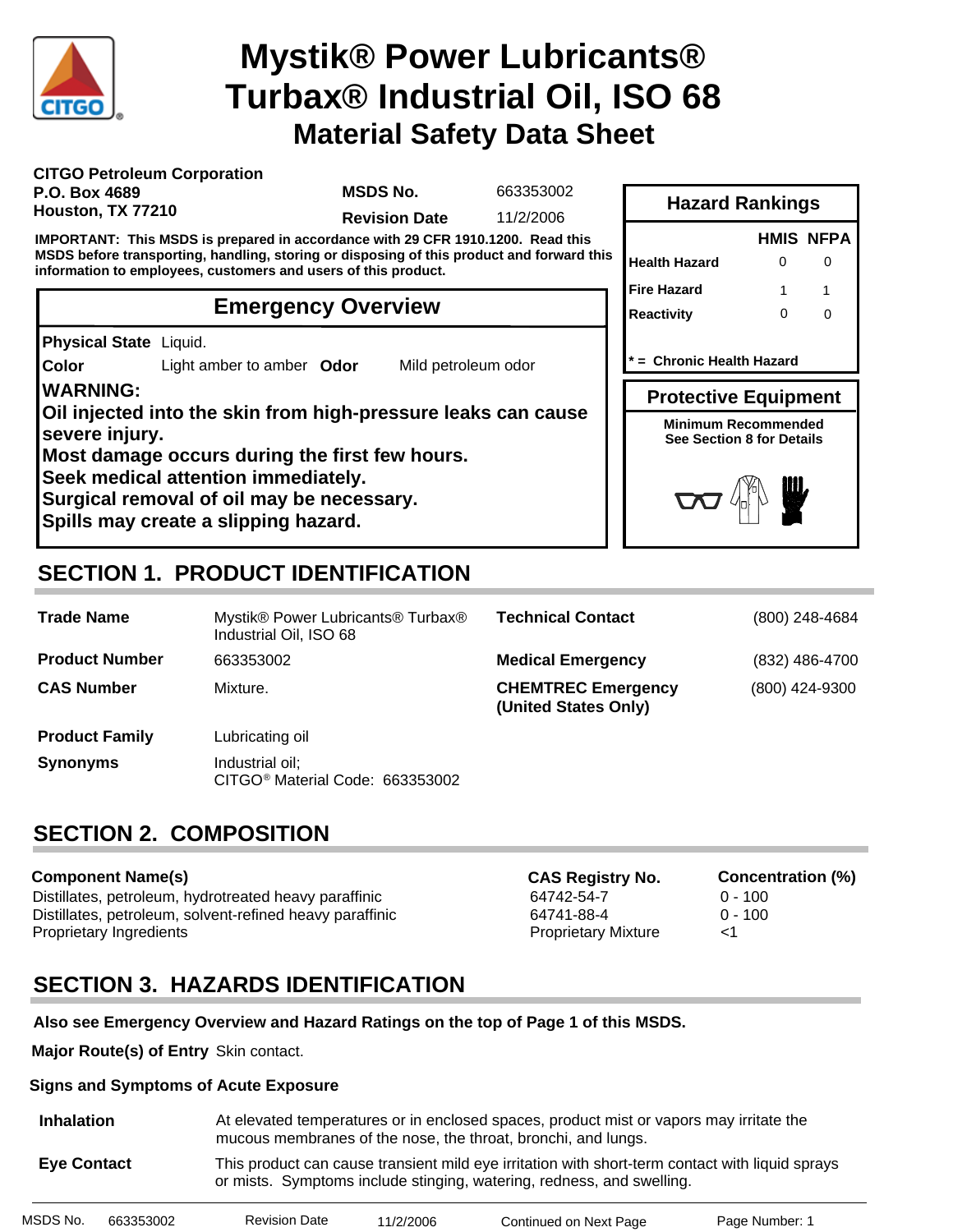| <b>Skin Contact</b>                             | This material can cause mild skin irritation from prolonged or repeated skin contact.<br>Injection under the skin can cause inflammation and swelling. Injection of pressurized<br>hydrocarbons can cause severe, permanent tissue damage. Initial symptoms may be minor.<br>Injection of petroleum hydrocarbons requires immediate medical attention.                                                      |
|-------------------------------------------------|-------------------------------------------------------------------------------------------------------------------------------------------------------------------------------------------------------------------------------------------------------------------------------------------------------------------------------------------------------------------------------------------------------------|
| Ingestion                                       | If swallowed, large volumes of material can cause generalized depression, headache,<br>drowsiness, nausea, vomiting and diarrhea. Smaller doses can cause a laxative effect. If<br>aspirated into the lungs, liquid can cause lung damage.                                                                                                                                                                  |
| <b>Chronic Health Effects</b><br><b>Summary</b> | This product contains a petroleum-based mineral oil. Prolonged or repeated skin contact<br>can cause mild irritation and inflammation characterized by drying, cracking, (dermatitis) or<br>oil acne. Repeated or prolonged inhalation of petroleum-based mineral oil mists at<br>concentrations above applicable workplace exposure levels can cause respiratory irritation or<br>other pulmonary effects. |
| <b>Conditions Aggravated</b><br>by Exposure     | Disorders of the following organs or organ systems that may be aggravated by significant<br>exposure to this material or its components include: Skin                                                                                                                                                                                                                                                       |
| <b>Target Organs</b>                            | May cause damage to the following organs: skin.                                                                                                                                                                                                                                                                                                                                                             |
|                                                 |                                                                                                                                                                                                                                                                                                                                                                                                             |

**Carcinogenic Potential** This product is not known to contain any components at concentrations above 0.1% which are considered carcinogenic by OSHA, IARC or NTP.

**OSHA Hazard Classification is indicated by an "X" in the box adjacent to the hazard title. If no "X" is present, the product does not exhibit the hazard as defined in the OSHA Hazard Communication Standard (29 CFR 1910.1200).**

|                                              | <b>OSHA Health Hazard Classification</b>                 |                                                                 | <b>OSHA Physical Hazard Classification</b>              |                                                        |  |
|----------------------------------------------|----------------------------------------------------------|-----------------------------------------------------------------|---------------------------------------------------------|--------------------------------------------------------|--|
| <b>Irritant</b><br>Toxic<br><b>Corrosive</b> | <b>Sensitizer</b><br><b>Highly Toxic</b><br>Carcinogenic | <b>Combustible</b><br><b>Flammable</b><br><b>Compressed Gas</b> | <b>Explosive</b><br>Oxidizer<br><b>Organic Peroxide</b> | Pyrophoric<br><b>Water-reactive</b><br><b>Unstable</b> |  |

## **SECTION 4. FIRST AID MEASURES**

**Take proper precautions to ensure your own health and safety before attempting rescue or providing first aid. For more specific information, refer to Exposure Controls and Personal Protection in Section 8 of this MSDS.**

| <b>Inhalation</b>   | Move victim to fresh air. If victim is not breathing, immediately begin rescue breathing. If<br>breathing is difficult, 100 percent humidified oxygen should be administered by a qualified<br>individual. Seek medical attention immediately. Keep the affected individual warm and at<br>rest.                                                                                                                                                                                                                            |
|---------------------|-----------------------------------------------------------------------------------------------------------------------------------------------------------------------------------------------------------------------------------------------------------------------------------------------------------------------------------------------------------------------------------------------------------------------------------------------------------------------------------------------------------------------------|
| <b>Eye Contact</b>  | Check for and remove contact lenses. Flush eyes with cool, clean, low-pressure water while<br>occasionally lifting and lowering eyelids. Seek medical attention if excessive tearing, redness,<br>or pain persists.                                                                                                                                                                                                                                                                                                         |
| <b>Skin Contact</b> | If burned by hot material, cool skin by quenching with large amounts of cool water. For<br>contact with product at ambient temperatures, remove contaminated shoes and clothing.<br>Wipe off excess material. Wash exposed skin with mild soap and water. Seek medical<br>attention if tissue appears damaged or if pain or irritation persists. Thoroughly clean<br>contaminated clothing before reuse. Discard contaminated leather goods. If material is<br>injected under the skin, seek medical attention immediately. |
| Ingestion           | Do not induce vomiting unless directed to by a physician. Do not give anything to drink unless<br>directed to by a physician. Never give anything by mouth to a person who is not fully<br>conscious. Seek medical attention immediately.                                                                                                                                                                                                                                                                                   |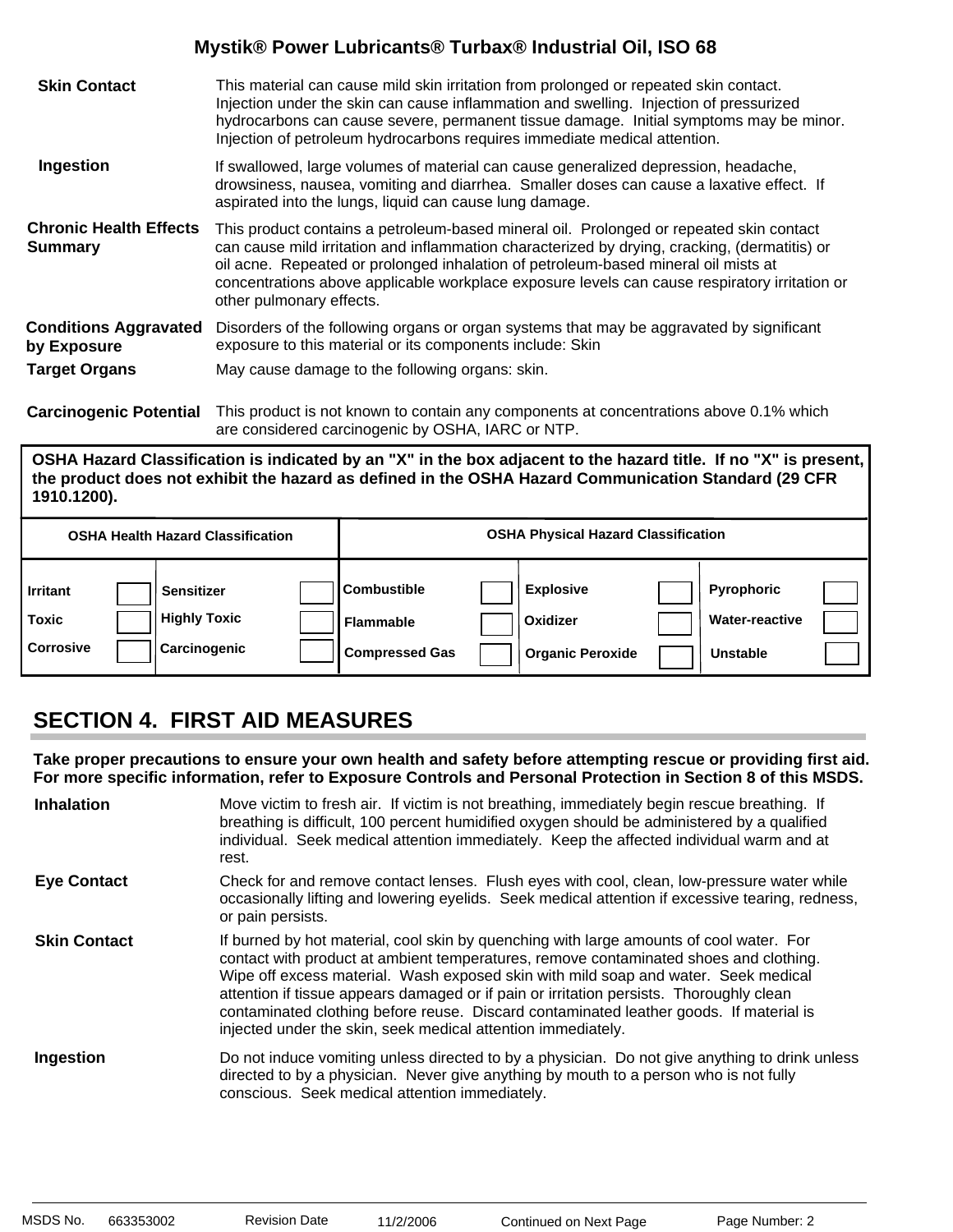**Notes to Physician** SKIN: In the event of injection in underlying tissue, immediate treatment should include extensive incision, debridement and saline irrigation. Inadequate treatment can result in ischemia and gangrene. Early symptoms may be minimal.

> INGESTION: The viscosity range of the product(s) represented by this MSDS is greater than 100 SUS at 100°F. There is a low risk of aspiration upon ingestion Careful gastric lavage or emesis may be considered to evacuate large quantities of material.

## **SECTION 5. FIRE FIGHTING MEASURES**

| <b>NFPA Flammability</b><br><b>Classification</b> | NFPA Class-IIIB combustible material.                                                                                                                                                                                                                                                                                                |  |  |  |  |
|---------------------------------------------------|--------------------------------------------------------------------------------------------------------------------------------------------------------------------------------------------------------------------------------------------------------------------------------------------------------------------------------------|--|--|--|--|
| <b>Flash Point</b>                                | Closed cup: 221°C (430°F). (Pensky-Martens (ASTM D-93).) Open cup: 252°C (486°F)<br>(Cleveland.).                                                                                                                                                                                                                                    |  |  |  |  |
| Lower Flammable Limit No data.                    | Upper Flammable Limit No data.                                                                                                                                                                                                                                                                                                       |  |  |  |  |
| <b>Autoignition</b><br><b>Temperature</b>         | Not available.                                                                                                                                                                                                                                                                                                                       |  |  |  |  |
| <b>Products</b>                                   | Hazardous Combustion Carbon dioxide, carbon monoxide, smoke, fumes, unburned hydrocarbons and oxides of<br>sulfur and/or nitrogen.                                                                                                                                                                                                   |  |  |  |  |
| <b>Special Properties</b>                         | This material can burn but will not readily ignite. This material will release vapors when<br>heated above the flash point temperature that can ignite when exposed to a source of<br>ignition. In enclosed spaces, heated vapor can ignite with explosive force. Mists or sprays<br>may burn at temperatures below the flash point. |  |  |  |  |
| <b>Extinguishing Media</b>                        | Use dry chemical, foam, Carbon Dioxide or water fog. Water or foam may cause frothing.<br>Carbon dioxide and inert gas can displace oxygen. Use caution when applying carbon<br>dioxide or inert gas in confined spaces.                                                                                                             |  |  |  |  |
| <b>Protection of Fire</b><br><b>Fighters</b>      | Firefighters must use full bunker gear including NIOSH-approved positive pressure<br>self-contained breathing apparatus to protect against potential hazardous combustion or<br>decomposition products and oxygen deficiencies.                                                                                                      |  |  |  |  |

## **SECTION 6. ACCIDENTAL RELEASE MEASURES**

**Take proper precautions to ensure your own health and safety before attempting spill control or clean-up. For more specific information, refer to the Emergency Overview on Page 1, Exposure Controls and Personal Protection in Section 8 and Disposal Considerations in Section 13 of this MSDS.**

> Do not touch damaged containers or spilled material unless wearing appropriate protective equipment. Slipping hazard; do not walk through spilled material. Stop leak if you can do so without risk. For small spills, absorb or cover with dry earth, sand, or other inert non-combustible absorbent material and place into waste containers for later disposal. Contain large spills to maximize product recovery or disposal. Prevent entry into waterways or sewers. In urban area, cleanup spill as soon as possible. In natural environments, seek cleanup advice from specialists to minimize physical habitat damage. This material will float on water. Absorbent pads and similar materials can be used. Comply with all laws and regulations.

## **SECTION 7. HANDLING AND STORAGE**

### **Handling**

Avoid contamination and extreme temperatures to minimize product degradation. Empty containers may contain product residues that can ignite with explosive force. Do not pressurize, cut, weld, braze solder, drill, grind or expose containers to flames, sparks, heat or other potential ignition sources. Consult appropriate federal, state and local authorities before reusing, reconditioning, reclaiming, recycling or disposing of empty containers and/or waste residues of this product.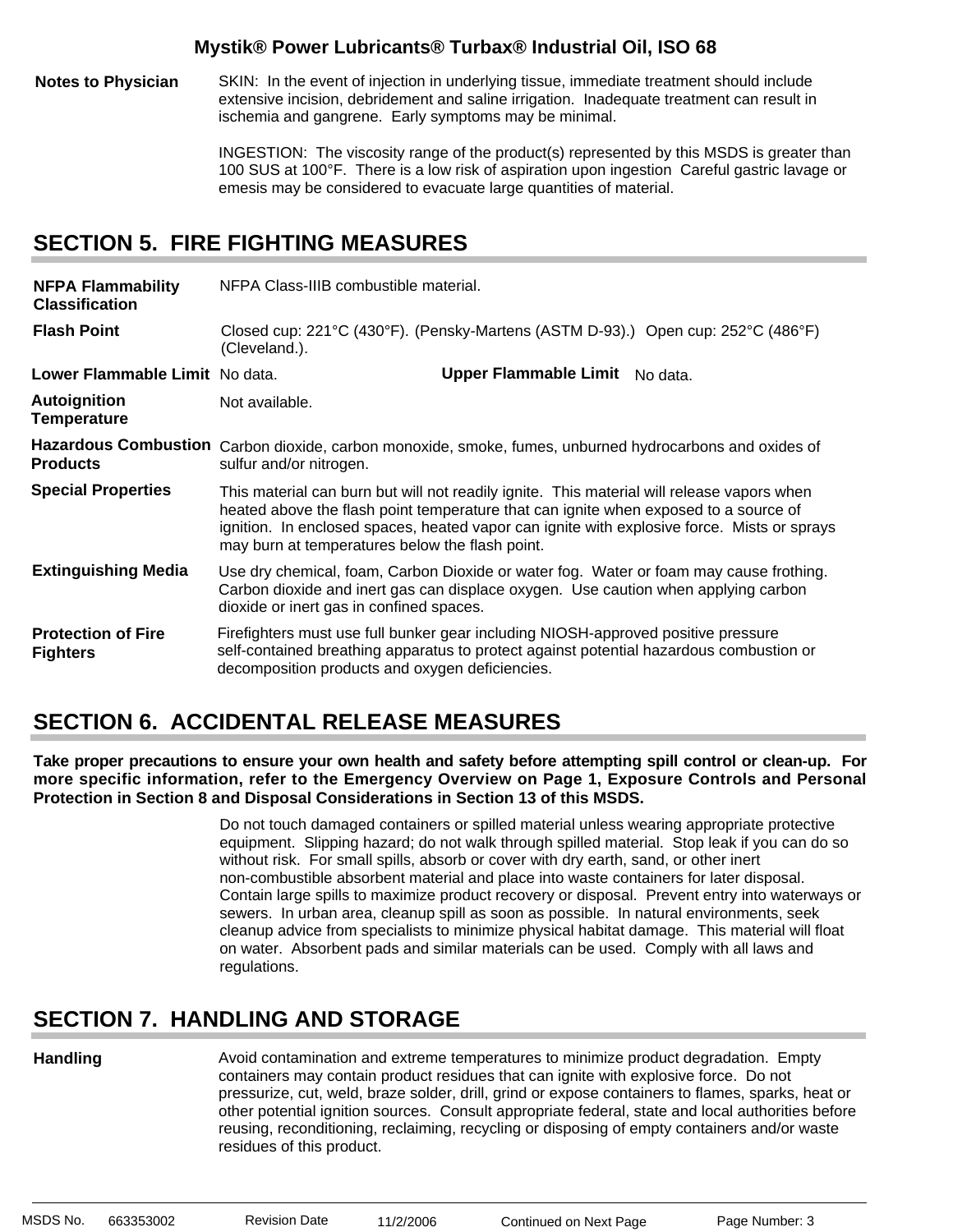**Storage** Keep container closed. Do not store with strong oxidizing agents. Do not store at elevated temperatures. Avoid storing product in direct sunlight for extended periods of time. Consult appropriate federal, state and local authorities before reusing, reconditioning, reclaiming, recycling or disposing of empty containers or waste residues of this product.

### **SECTION 8. EXPOSURE CONTROLS AND PERSONAL PROTECTION**

#### **Engineering Controls** Provide exhaust ventilation or other engineering controls to keep the airborne concentrations of mists and/or vapors below the recommended exposure limits (see below). An eye wash station and safety shower should be located near the work-station.

**Personal Protective Equipment** Personal protective equipment should be selected based upon the conditions under which this material is used. A hazard assessment of the work area for PPE requirements should be conducted by a qualified professional pursuant to OSHA regulations. The following pictograms represent the minimum requirements for personal protective equipment. For certain operations, additional PPE may be required.



| <b>Eye Protection</b>         | Safety glasses equipped with side shields are recommended as minimum protection in<br>industrial settings. Wear goggles if splashing or spraying is anticipated. Wear goggles and<br>face shield if material is heated above $125^{\circ}F$ (51 $^{\circ}C$ ). Have suitable eye wash water<br>available.                                                                                                                                                                              |
|-------------------------------|----------------------------------------------------------------------------------------------------------------------------------------------------------------------------------------------------------------------------------------------------------------------------------------------------------------------------------------------------------------------------------------------------------------------------------------------------------------------------------------|
| <b>Hand Protection</b>        | Use gloves constructed of chemical resistant materials such as heavy nitrile rubber if<br>frequent or prolonged contact is expected. Use heat-protective gloves when handling<br>product at elevated temperatures.                                                                                                                                                                                                                                                                     |
| <b>Body Protection</b>        | Use clean protective clothing if splashing or spraying conditions are present. Protective<br>clothing may include long-sleeve outer garment, apron, or lab coat. If significant contact<br>occurs, remove oil-contaminated clothing as soon as possible and promptly shower.<br>Launder contaminated clothing before reuse or discard. Wear heat protective boots and<br>protective clothing when handling material at elevated temperatures.                                          |
| <b>Respiratory Protection</b> | The need for respiratory protection is not anticipated under normal use conditions and with<br>adequate ventilation. If elevated airborne concentrations above applicable workplace<br>exposure levels are anticipated, a NIOSH-approved organic vapor respirator equipped with a<br>dust/mist prefilter should be used. Protection factors vary depending upon the type of<br>respirator used. Respirators should be used in accordance with OSHA requirements (29<br>CFR 1910.134).  |
| <b>General Comments</b>       | Use good personal hygiene practices. Wash hands and other exposed skin areas with<br>plenty of mild soap and water before eating, drinking, smoking, use of toilet facilities, or<br>leaving work. DO NOT use gasoline, kerosene, solvents or harsh abrasives as skin<br>cleaners. Since specific exposure standards/control limits have not been established for this<br>product, the "Oil Mist, Mineral" exposure limits shown below are suggested as minimum<br>control guidelines. |
|                               | .                                                                                                                                                                                                                                                                                                                                                                                                                                                                                      |

### **Occupational Exposure Guidelines**

**Substance Applicable Workplace Exposure Levels** Oil Mist, Mineral **ACGIH (United States).** TWA: 5 mg/m $3$  8 hour(s). STEL: 10 mg/m $3$  15 minute(s). **OSHA (United States).** TWA:  $5 \text{ mg/m}^3$  8 hour(s).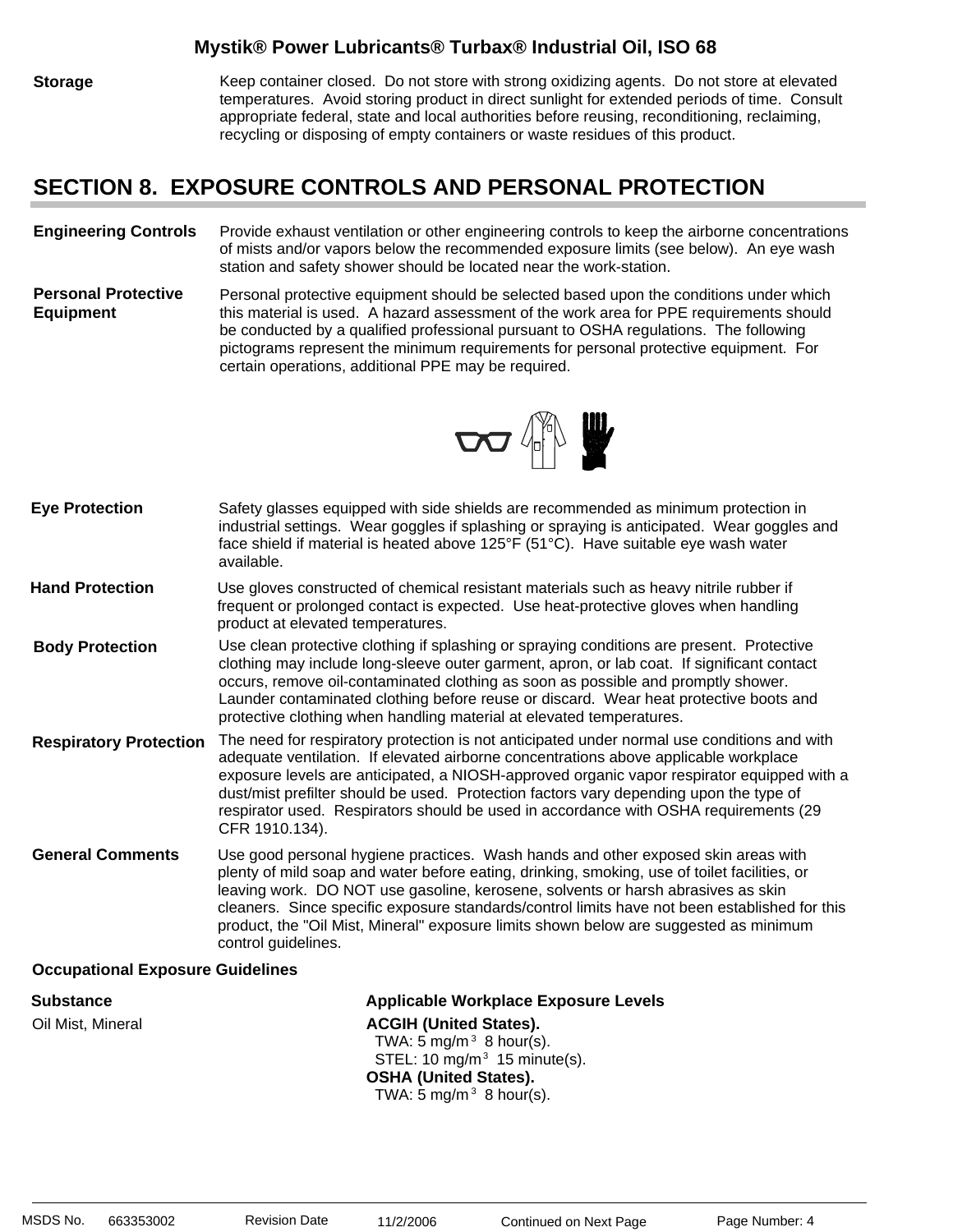## **SECTION 9. PHYSICAL AND CHEMICAL PROPERTIES (TYPICAL)**

| <b>Physical State</b>                  | Liquid.                                                                                                                                            | Color | Light amber to<br>amber |                                        | Odor                    | Mild petroleum odor    |
|----------------------------------------|----------------------------------------------------------------------------------------------------------------------------------------------------|-------|-------------------------|----------------------------------------|-------------------------|------------------------|
| <b>Specific Gravity</b>                | $0.88$ (Water = 1)                                                                                                                                 | pH    | Not Applicable.         |                                        | Vapor<br><b>Density</b> | $>1$ (Air = 1)         |
| <b>Boiling Range</b>                   | Not available.                                                                                                                                     |       |                         | <b>Point</b>                           | <b>Melting/Freezing</b> | Not available.         |
| <b>Vapor Pressure</b>                  | <0.001 kPa (<0.01 mm Hg) (at $20^{\circ}$ C)                                                                                                       |       |                         | <b>Volatility</b>                      |                         | Negligible volatility. |
| Solubility in<br>Water                 | Negligible solubility in cold water.                                                                                                               |       |                         | <b>Viscosity</b><br>(cSt $@$ 40 $°C$ ) |                         | 67                     |
| <b>Flash Point</b>                     | Closed cup: 221°C (430°F). (Pensky-Martens (ASTM D-93).) Open cup: 252°C (486°F) (Cleveland.)                                                      |       |                         |                                        |                         |                        |
| <b>Additional</b><br><b>Properties</b> | Gravity, $^{\circ}$ API (ASTM D287) = 29.5 @ 60 $^{\circ}$ F<br>Density = $7.32$ Lbs/gal.<br>Viscosity (ASTM D2161) = 348 SUS $@$ 100 $^{\circ}$ F |       |                         |                                        |                         |                        |

## **SECTION 10. STABILITY AND REACTIVITY**

| <b>Chemical Stability</b>                                   | Stable.                                        | Hazardous Polymerization Not expected to occur.                                          |
|-------------------------------------------------------------|------------------------------------------------|------------------------------------------------------------------------------------------|
| <b>Conditions to Avoid</b>                                  |                                                | Keep away from extreme heat, sparks, open flame, and strongly oxidizing conditions.      |
| <b>Materials</b><br>Incompatibility                         | Strong oxidizers.                              |                                                                                          |
| <b>Hazardous</b><br><b>Decomposition</b><br><b>Products</b> | products identified in Section 5 of this MSDS. | No additional hazardous decomposition products were identified other than the combustion |

## **SECTION 11. TOXICOLOGICAL INFORMATION**

**For other health-related information, refer to the Emergency Overview on Page 1 and the Hazards Identification in Section 3 of this MSDS.**

| <b>Toxicity Data</b> | Distillates, petroleum, hydrotreated heavy paraffinic |                             |
|----------------------|-------------------------------------------------------|-----------------------------|
|                      | ORAL (LD50):                                          | Acute: $>5000$ mg/kg [Rat]. |

| $U \cup U$ is the set of $U$ | $100000$ inging proof.       |
|------------------------------|------------------------------|
| DERMAL (LD50):               | Acute: >2000 mg/kg [Rabbit]. |
|                              |                              |

Mineral oil mists derived from highly refined oils are reported to have low acute and sub-acute toxicities in animals. Effects from single and short-term repeated exposures to high concentrations of mineral oil mists well above applicable workplace exposure levels include lung inflammatory reaction, lipoid granuloma formation and lipoid pneumonia. In acute and sub-acute studies involving exposures to lower concentrations of mineral oil mists at or near current work place exposure levels produced no significant toxicological effects. In long term studies (up to two years) no carcinogenic effects have been reported in any animal species tested.

### **Distillates, petroleum, solvent-refined heavy paraffinic** :

| ORAL (LD50):   | Acute: >5000 mg/kg [Rat].    |
|----------------|------------------------------|
| DERMAL (LD50): | Acute: >2000 mg/kg [Rabbit]. |

Mineral oil mists derived from highly refined oils are reported to have low acute and sub-acute toxicities in animals. Effects from single and short-term repeated exposures to high concentrations of mineral oil mists well above applicable workplace exposure levels include lung inflammatory reaction, lipoid granuloma formation and lipoid pneumonia. In acute and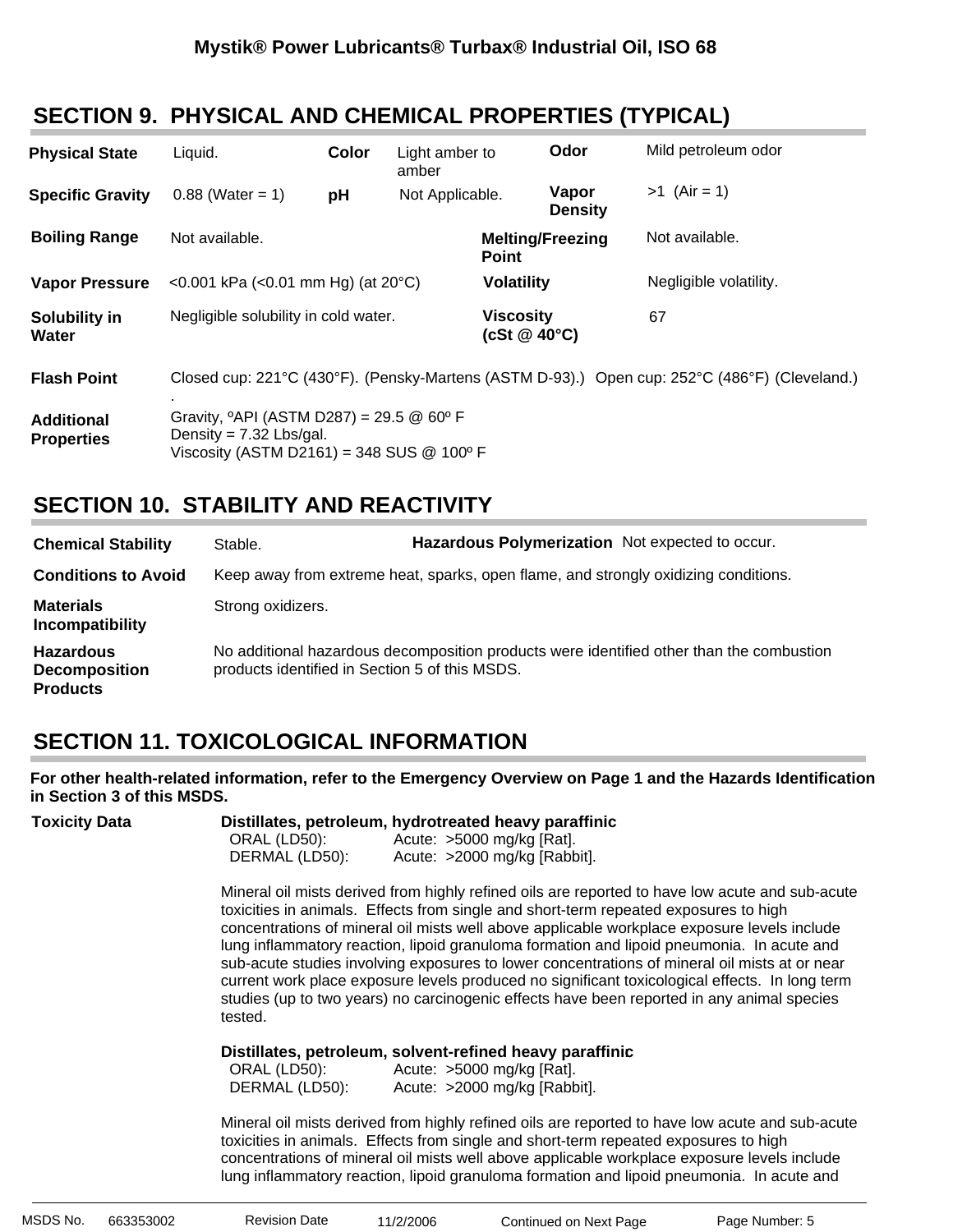sub-acute studies involving exposures to lower concentrations of mineral oil mists at or near current work place exposure levels produced no significant toxicological effects. In long term studies (up to two years) no carcinogenic effects have been reported in any animal species tested.

### **Hydraulic oil**:

Repeated or prolonged skin contact with certain hydraulic oils can cause mild skin irritation characterized by drying, cracking (dermatitis) or oil acne. Injection under the skin, in muscle or into the blood stream can cause irritation, inflammation, swelling, fever, and systemic effects, including mild central nervous system depression. Injection of pressurized hydrocarbons can cause severe, permanent tissue damage.

## **SECTION 12. ECOLOGICAL INFORMATION**

Analysis for ecological effects has not been conducted on this product. However, if spilled, this product and any contaminated soil or water may be harmful to human, animal, and aquatic life. Also, the coating action associated with petroleum and petroleum products can be harmful or fatal to aquatic life and waterfowl. **Ecotoxicity**

An environmental fate analysis is not available for this specific product. Plants and animals may experience harmful or fatal effects when coated with petroleum products. Petroleum-based (mineral) lubricating oils normally will float on water. In stagnant or slow-flowing waterways, an oil layer can cover a large surface area. As a result, this oil layer might limit or eliminate natural atmospheric oxygen transport into the water. With time, if not removed, oxygen depletion in the waterway may be sufficient to cause a fish kill or create an anaerobic environment. **Environmental Fate**

### **SECTION 13. DISPOSAL CONSIDERATIONS**

**Hazard characteristic and regulatory waste stream classification can change with product use. Accordingly, it is the responsibility of the user to determine the proper storage, transportation, treatment and/or disposal methodologies for spent materials and residues at the time of disposition.**

> Conditions of use may cause this material to become a "hazardous waste", as defined by federal or state regulations. It is the responsibility of the user to determine if the material is a "hazardous waste" at the time of disposal. Transportation, treatment, storage, and disposal of waste material must be conducted in accordance with RCRA regulations (see 40 CFR 260 through 40 CFR 271). State and/or local regulations may be more restrictive. Contact your regional US EPA office for guidance concerning case specific disposal issues. Empty drums and pails retain residue. DO NOT pressurize, cut, weld, braze, solder, drill, grind, or expose this product's empty container to heat, flame, or other ignition sources. DO NOT attempt to clean it. Empty drums and pails should be drained completely, properly bunged or sealed, and promptly sent to a reconditioner.

## **SECTION 14. TRANSPORT INFORMATION**

**The shipping description below may not represent requirements for all modes of transportation, shipping methods or locations outside of the United States.**

| <b>US DOT Status</b>                       | Not regulated by the U.S. Department of Transportation as a hazardous material. |                         |                 |
|--------------------------------------------|---------------------------------------------------------------------------------|-------------------------|-----------------|
| <b>Proper Shipping Name</b> Not regulated. |                                                                                 |                         |                 |
| <b>Hazard Class</b>                        | Not regulated.                                                                  | <b>Packing Group(s)</b> | Not applicable. |
|                                            |                                                                                 | <b>UN/NA Number</b>     | Not regulated.  |
| <b>Reportable Quantity</b>                 | A Reportable Quantity (RQ) has not been established for this material.          |                         |                 |

MSDS No. 663353002 Revision Date 11/2/2006 Continued on Next Page Page Number: 6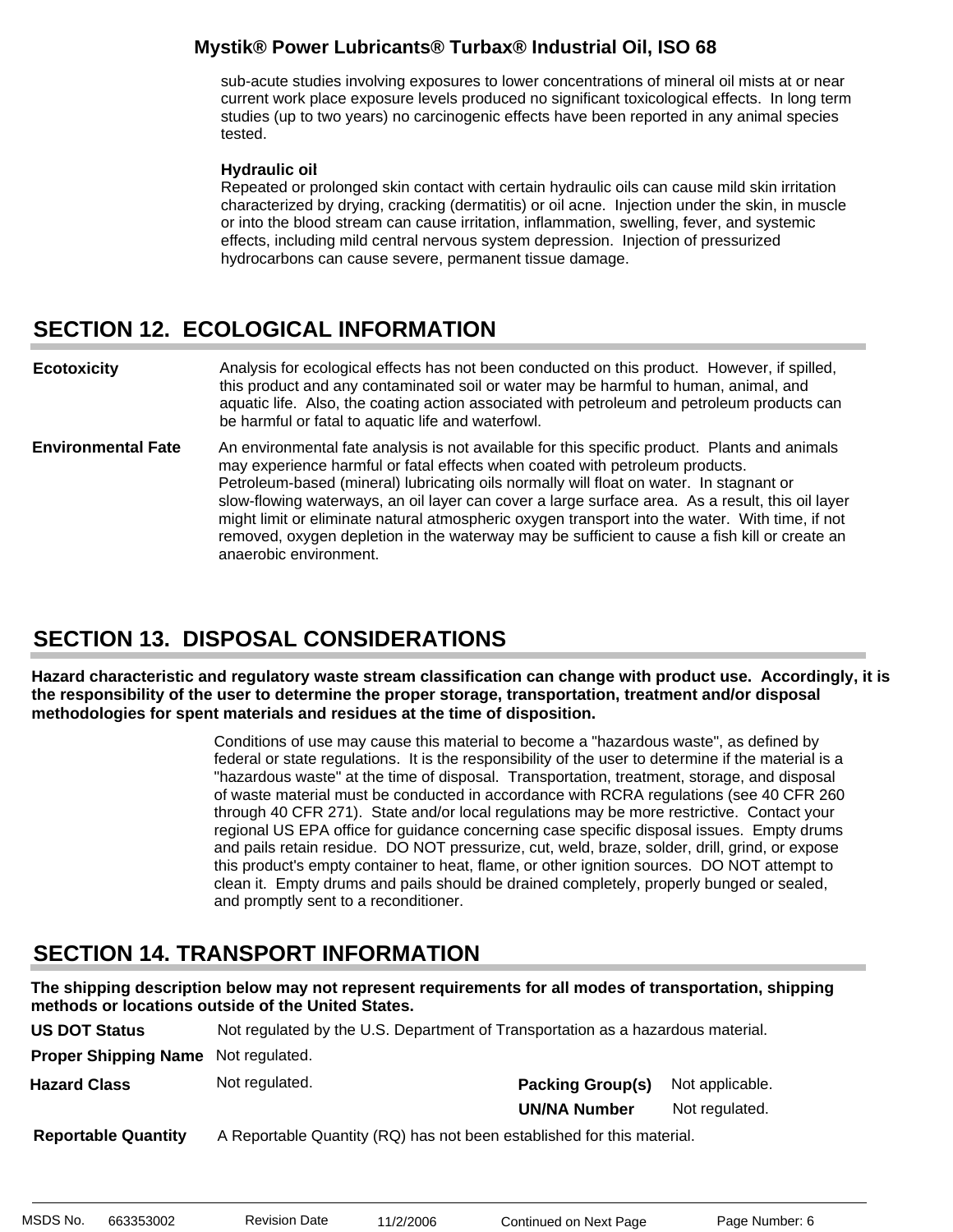**Placard(s)**



**MARPOL III Status Emergency Response Guide No.**

Not applicable.

Not a DOT "Marine Pollutant" per 49 CFR 171.8.

## **SECTION 15. REGULATORY INFORMATION**

| <b>TSCA Inventory</b>                                                          | This product and/or its components are listed on the Toxic Substances Control Act (TSCA)<br>inventory.                                                                                                                                                                                                                                                                                                                                                                                                                                                                                                                                                                                                                                                                              |
|--------------------------------------------------------------------------------|-------------------------------------------------------------------------------------------------------------------------------------------------------------------------------------------------------------------------------------------------------------------------------------------------------------------------------------------------------------------------------------------------------------------------------------------------------------------------------------------------------------------------------------------------------------------------------------------------------------------------------------------------------------------------------------------------------------------------------------------------------------------------------------|
| <b>SARA 302/304</b><br><b>Emergency Planning</b><br>and Notification           | The Superfund Amendments and Reauthorization Act of 1986 (SARA) Title III requires<br>facilities subject to Subparts 302 and 304 to submit emergency planning and notification<br>information based on Threshold Planning Quantities (TPQs) and Reportable Quantities<br>(RQs) for "Extremely Hazardous Substances" listed in 40 CFR 302.4 and 40 CFR 355. No<br>components were identified.                                                                                                                                                                                                                                                                                                                                                                                        |
| SARA 311/312 Hazard<br><b>Identification</b>                                   | The Superfund Amendments and Reauthorization Act of 1986 (SARA) Title III requires<br>facilities subject to this subpart to submit aggregate information on chemicals by "Hazard<br>Category" as defined in 40 CFR 370.2. This material would be classified under the following<br>hazard categories:                                                                                                                                                                                                                                                                                                                                                                                                                                                                               |
|                                                                                | No SARA 311/312 hazard categories identified.                                                                                                                                                                                                                                                                                                                                                                                                                                                                                                                                                                                                                                                                                                                                       |
| <b>SARA 313 Toxic</b><br><b>Chemical Notification</b><br>and Release Reporting | This product contains the following components in concentrations above de minimis levels<br>that are listed as toxic chemicals in 40 CFR Part 372 pursuant to the requirements of Section<br>313 of SARA: No components were identified.                                                                                                                                                                                                                                                                                                                                                                                                                                                                                                                                            |
| <b>CERCLA</b>                                                                  | The Comprehensive Environmental Response, Compensation, and Liability Act of 1980<br>(CERCLA) requires notification of the National Response Center concerning release of<br>quantities of "hazardous substances" equal to or greater than the reportable quantities (RQ's)<br>listed in 40 CFR 302.4. As defined by CERCLA, the term "hazardous substance" does not<br>include petroleum, including crude oil or any fraction thereof which is not otherwise<br>specifically designated in 40 CFR 302.4. This product or refinery stream is not known to<br>contain chemical substances subject to this statute. However, it is recommended that you<br>contact state and local authorities to determine if there are any other reporting requirements<br>in the event of a spill. |
| <b>Clean Water Act</b><br>(CWA)                                                | This material is classified as an oil under Section 311 of the Clean Water Act (CWA) and the<br>Oil Pollution Act of 1990 (OPA). Discharges or spills which produce a visible sheen on waters<br>of the United States, their adjoining shorelines, or into conduits leading to surface waters must<br>be reported to the EPA's National Response Center at (800) 424-8802.                                                                                                                                                                                                                                                                                                                                                                                                          |
| <b>California</b><br><b>Proposition 65</b>                                     | This material may contain the following components which are known to the State of California<br>to cause cancer, birth defects or other reproductive harm, and may be subject to the<br>requirements of California Proposition 65 (CA Health & Safety Code Section 25249.5):<br>Toluene: <0.002%<br>Naphthalene: <0.0005%<br>Ethyl acrylate: <0.0005%<br>Aniline: <0.0002%                                                                                                                                                                                                                                                                                                                                                                                                         |
| <b>New Jersey</b><br><b>Right-to-Know Label</b>                                | Petroleum Oil                                                                                                                                                                                                                                                                                                                                                                                                                                                                                                                                                                                                                                                                                                                                                                       |
| <b>Additional Remarks</b>                                                      | No additional regulatory remarks.                                                                                                                                                                                                                                                                                                                                                                                                                                                                                                                                                                                                                                                                                                                                                   |
|                                                                                |                                                                                                                                                                                                                                                                                                                                                                                                                                                                                                                                                                                                                                                                                                                                                                                     |